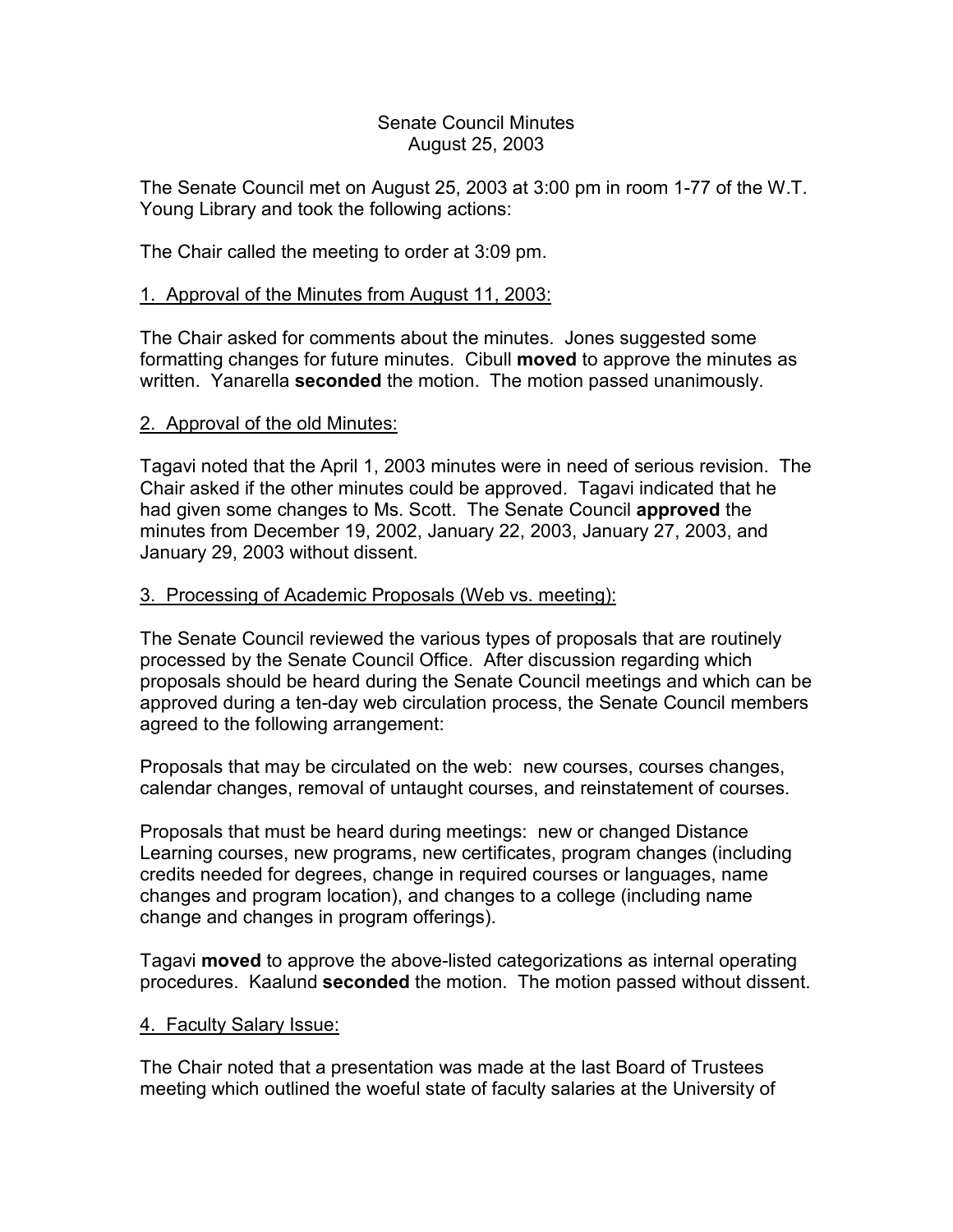Kentucky. Chairman Reed contacted the Faculty Trustees after the meeting to seek suggestions on how to improve faculty salaries.

Jones said Reed wanted to get a tangible plan in place which would increase faculty salaries to 90 percent of the mean. Reed contacted the Faculty Trustees to seek faculty input and suggested meeting with the Senate Council. The Senate Council members agreed to meet with Reed but suggested that a plan should first be formulated and enacted.

The Chair asked if the matter should be sent to the Institutional Finance and Resource Allocation Committee or if a special committee should be appointed. Yanarella indicated his preference for a special committee in terms of the symbolic importance such a move would convey. Cibull suggested the committee's charge to be 1.) suggestions for internal funding and redistribution of internal funding and 2.) suggestions for external funding. Furthermore, the committee should examine undergraduate education primarily since faculty salary issues are substantially different in the professional schools.

Jones suggested Yanarella as the Chair of the committee. Yanarella agreed to serve in this capacity. Committee membership suggestions were solicited from the Senate Council. The following names were put forth:

Chuck Staben Dick Furst John Thelin Lee Meyer Alice Christ

Alternates: Cathy Kern Carolyn Bratt Joanne Melish

The Senate Council members established a time frame for the committee to conclude its work by October 31, 2003.

Jones **moved** to appoint an ad hoc committee on improving faculty salaries with its two-pronged mission of making suggestions for internal funding and redistribution of internal funding and making suggestions for external funding. The committee should submit its report to the Senate Council by October 31, 2003. The motion was **seconded** by Cibull and passed without dissent.

Tagavi **moved** to appoint Yanarella as the Chair and the people listed above as potential committee members. The motion was **seconded** by Kaalund and passed without dissent.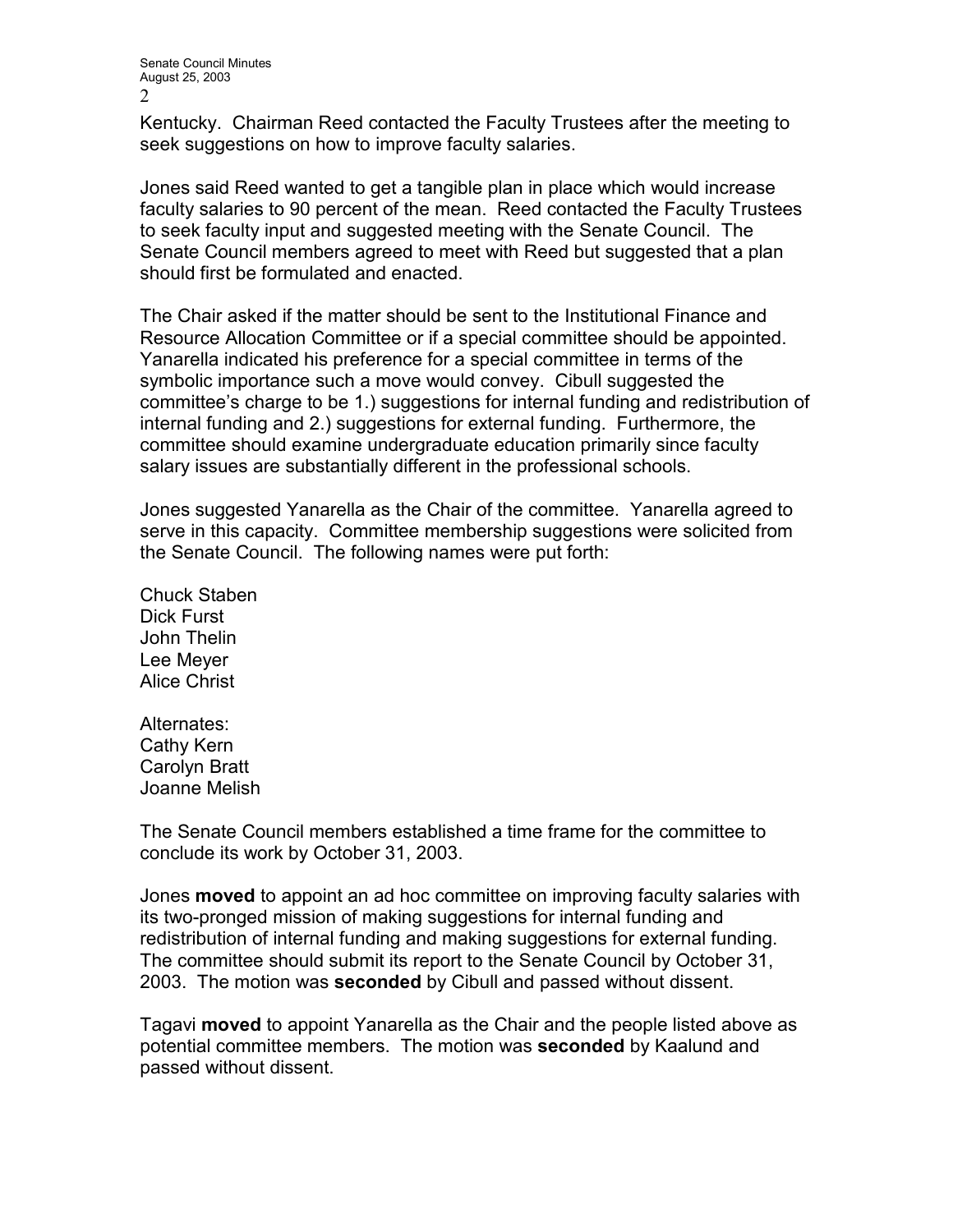#### 5. Degree Candidate list:

The Chair gave a brief history of this item and asked Jones to outline his concern. Jones addressed the negation of the Senate's statutory authority since the Senate has been informed of the potential graduates rather than being asked to approve the list. Cibull suggested reminding the Registrar and the President of the Senate's right to approval. Debski, though in agreement with Jones' point about statutory authority, wondered if this had become an administrative issue since the likelihood of finding a problem with a degree candidate was small.

Tagavi suggested the Chair write to the President and the Registrar to remind them of the Senate's responsibility in this process. Saunier asked that the list be sent to the Senate Council, which will in turn circulate it to the full Senate. Tagavi requested additional wording to clearly state that the Senate Council will review the list for the Summer semester graduates since the full Senate does not meet during those months. The Senate Council was in agreement and directed the Chair to send the letter.

### 6. September 8, 2003 Senate Agenda:

The Chair asked the Senate Council whether the Faculty Representation on Search Committees issue was supposed to be sent to the Senate as a discussion item or an action item. Tagavi recalled that it was not specified either way. After limited discussion the Senate Council recommended it be heard first as a discussion item and then appear as an action item on the subsequent Senate agenda.

The Chair reviewed the remaining items on the agenda. Debski expressed concern regarding the shortness of time these items might take and wondered what other materials could be prepared to fill the remainder of the hour until President Todd began his address at 4pm. The Chair suggested the Ombud reports be presented. The Senate Council expressed interest in pursuing this option. The Senate Council also discussed the possibility of asking the President if he would participate in a question and answer session after his address. The Chair will make the appropriate inquiry.

The Chair asked when the Senate would like to hear an address from the Provost. Debski suggested last year's time slot of December. The Chair asked the Senate Council if they thought it appropriate to project a picture of the professors for whom memorial resolutions were presented during the presentations. The Senate Council had no objection.

### 7. Committee Chair Assignments 2003-2004:

The Chair asked the Senate for suggestions to fill the vacant committee Chairs.